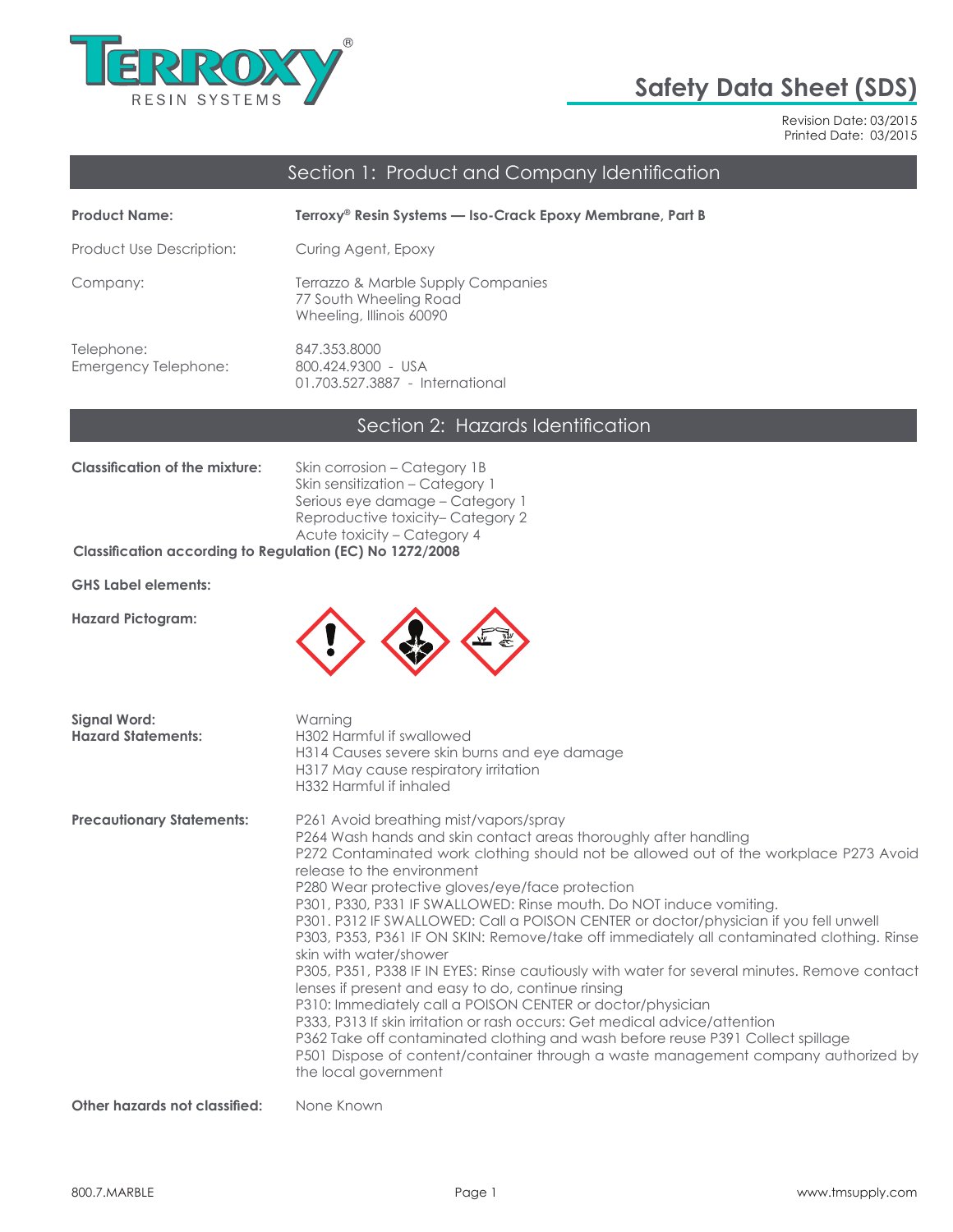

# Section 3: Composition / Information on Ingredients

This product is a mixture.

| Component                                                                                                     | CAS#                          | Amount                            |                                                                                                                                                                                                      |
|---------------------------------------------------------------------------------------------------------------|-------------------------------|-----------------------------------|------------------------------------------------------------------------------------------------------------------------------------------------------------------------------------------------------|
| Nonylphenol<br><b>Aliphatic Amines</b>                                                                        | 25154-52-3<br>$1761 - 71 - 3$ | 45.0% - 55.0%<br>$5.0\% - 15.0\%$ | Substances listed are present in<br>concentration of 1% or greater, or 0.1%                                                                                                                          |
| N/E - Not Established<br>ALL ingredients are registered on TSCA<br>The remaining components are trade secret. |                               |                                   | If cited as a potential Carcinogen in the<br><b>OSHA Hazards communication Standard.</b><br>Where proprietary ingredient is listed, the<br>identity is available as provided in 29 CFR<br>1910.1200. |

### Section 4: First Aid Measures

| <b>General advice:</b> | Seek medical advice. If breathing has stopped or is labored, give assisted respirations.<br>Supplemental oxygen may be indicated. If the heart has stopped, trained personnel should<br>begin cardiopulmonary resuscitation immediately.                                                                                                                                                                                |
|------------------------|-------------------------------------------------------------------------------------------------------------------------------------------------------------------------------------------------------------------------------------------------------------------------------------------------------------------------------------------------------------------------------------------------------------------------|
| Eye contact:           | Flush eyes with plenty of water for at least 15 minutes retracting eyelids often. Tilt the head<br>to prevent chemical from transferring to the uncontaminated eye. Get immediate medical<br>attention.                                                                                                                                                                                                                 |
| Skin contact:          | Immediately remove contaminated clothing, and any extraneous chemical, if possible to<br>do so without delay. Initiate and maintain gentle and continuous irrigation until the patient<br>receives medical care. Cover wound with sterile dressing. Take off contaminated clothing<br>and shoes immediately. NOTE TO PHYSICIANS: Application of corticosteroid cream has been<br>effective in treating skin irritation. |
| Ingestion:             | Do not induce vomiting without medical advice. Never give anything by mouth to an<br>unconscious person. Prevent aspiration of vomit. Turn victim's head to the side.                                                                                                                                                                                                                                                   |
| Inhalation:            | Move to fresh air.                                                                                                                                                                                                                                                                                                                                                                                                      |

# Section 5: Fire Fighting Measures

| Suitable extinguishing media:                             | Alcohol-resistant foam<br>Carbon dioxide (CO2)<br>Dry chemical<br>Dry sand<br>Limestone powder                                                                                                                                                                                                                                                                    |
|-----------------------------------------------------------|-------------------------------------------------------------------------------------------------------------------------------------------------------------------------------------------------------------------------------------------------------------------------------------------------------------------------------------------------------------------|
| <b>Specific hazards:</b>                                  | May generate ammonia gas. May generate toxic nitrogen oxide gases. Use of water may<br>result in the formation of very toxic aqueous solutions. Do not allow run-off from fire fighting<br>to enter drains or water courses. Incomplete combustion may form carbon monoxide.<br>Downwind personnel must be evacuated. Burning produces obnoxious and toxic fumes. |
| <b>Special protective</b><br>equipment for fire-fighters: | Avoid contact with the skin. A face shield should be worn. Use personal protective equipment.<br>Wear for fire-fighters: self contained breathing apparatus for fire fighting if necessary.                                                                                                                                                                       |
| Further information:                                      | Do not allow run-off from fire fighting to enter drains or water courses.<br>OSHA Flammability Class: Combustible Class III B                                                                                                                                                                                                                                     |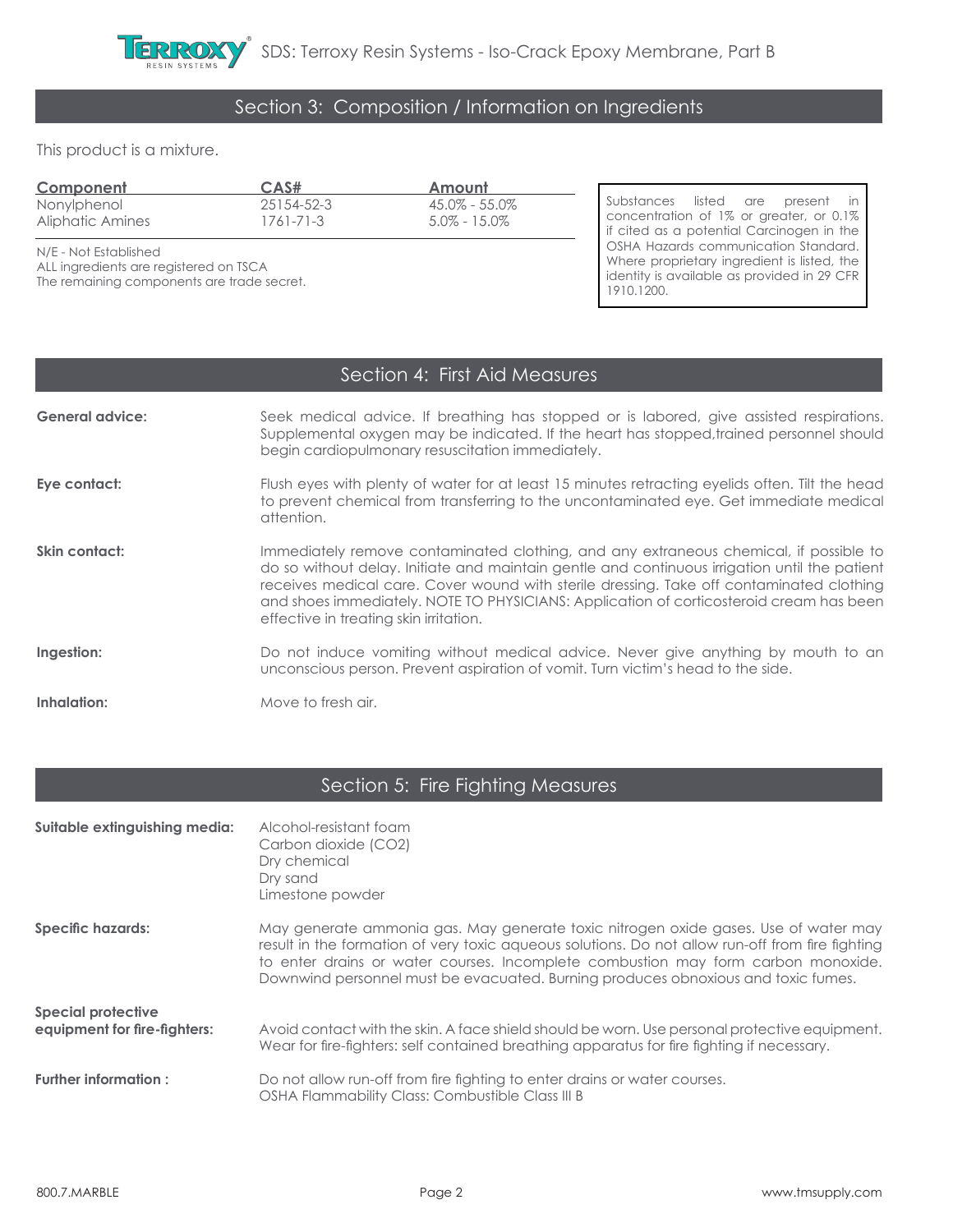

| Section 6: Accidental Release Measures |                                                                                                                                                                                                                             |  |
|----------------------------------------|-----------------------------------------------------------------------------------------------------------------------------------------------------------------------------------------------------------------------------|--|
| <b>Personal precautions:</b>           | Use self-contained breathing apparatus and chemically protective clothing. Wear suitable<br>protective clothing, gloves and eye/face protection. Evacuate personnel to safe areas.                                          |  |
| <b>Environmental precautions:</b>      | Construct a dike to prevent spreading.                                                                                                                                                                                      |  |
| Methods for cleaning up:               | Approach suspected leak areas with caution. Contact Terrazzo and Marble Response Center<br>for advice. Place in appropriate chemical waste container.                                                                       |  |
| Additional advice:                     | If possible, stop flow of product. Avoid contact. Allow only personnel wearing goggles,<br>neoprene or rubber gloves and protective clothing to clean up spill. In confined areas a full<br>face respirator is recommended. |  |

# Section 7: Handling and Storage

| Handling:                                  | Avoid contact with eyes. Avoid contact with skin and eyes. Adhere to work practice rules<br>established by government regulations. Use personal protective equipment. When using, do<br>not eat, drink or smoke.                                                                                          |
|--------------------------------------------|-----------------------------------------------------------------------------------------------------------------------------------------------------------------------------------------------------------------------------------------------------------------------------------------------------------|
| Storage:                                   | Do not store near acids. Keep containers tightly closed in a dry, cool and well-ventilated<br>place. Do not remove labels from empty containers. If mixtures of Part B and Part A are<br>allowed to remain in the mixing container past the pot life deadline, heat and a strong<br>reaction will result. |
| <b>Technical Measures</b><br>/Precautions: | Do not store in reactive metal containers.                                                                                                                                                                                                                                                                |

# Section 8: Exposure Controls / Personal Protection

| <b>Personal Protective Equipment:</b> |                                                                                                                                                                                                                                                                                                                                                                 |                 |                 |  |
|---------------------------------------|-----------------------------------------------------------------------------------------------------------------------------------------------------------------------------------------------------------------------------------------------------------------------------------------------------------------------------------------------------------------|-----------------|-----------------|--|
| <b>Respiratory Protection:</b>        | Not required for properly ventilated areas. If vapor or mist is generated and the occupational<br>exposure limit is exceeded, use appropriate NIOSH/MSHA approved self contained breathing<br>equipment or a full face respirator. Respirators should be selected by and used following<br>requirements found in OSHA's respirator standards (29 CFR 1910.134). |                 |                 |  |
| <b>Ventilation:</b>                   | Mechanical ventilation required if TLV is expected to be exceeded in confined areas.                                                                                                                                                                                                                                                                            |                 |                 |  |
| <b>Hand Protection:</b>               | Recommend wearing disposable latex or nitrile gloves when mixing to protect against<br>incidental contact. If continuous contact is expected, recommend butyl rubber gloves be<br>worn.                                                                                                                                                                         |                 |                 |  |
| Eye Protection:                       | Wearsafety glasses with side shields or safety goggles when handling this product. Additionally,<br>wear a face shield when the possibility of splashing liquid exists. Do not wear contact lens.<br>Have an eye wash station available.                                                                                                                        |                 |                 |  |
| <b>Skin and Body Protection:</b>      | Prevent contact with this product. Long sleeve shirts and trouser without cuffs and/or apron<br>is recommended if splashing liquids exists. Other protective equipment may be needed<br>depending on condition use.                                                                                                                                             |                 |                 |  |
| <b>Exposure Limit:</b>                |                                                                                                                                                                                                                                                                                                                                                                 |                 |                 |  |
|                                       | Chemical Name                                                                                                                                                                                                                                                                                                                                                   | OSHA PEL        | <b>ACGIHTLV</b> |  |
|                                       | Nonylphenol                                                                                                                                                                                                                                                                                                                                                     | Not Established | Not Established |  |

Aliphatic Amines Not Established Not Established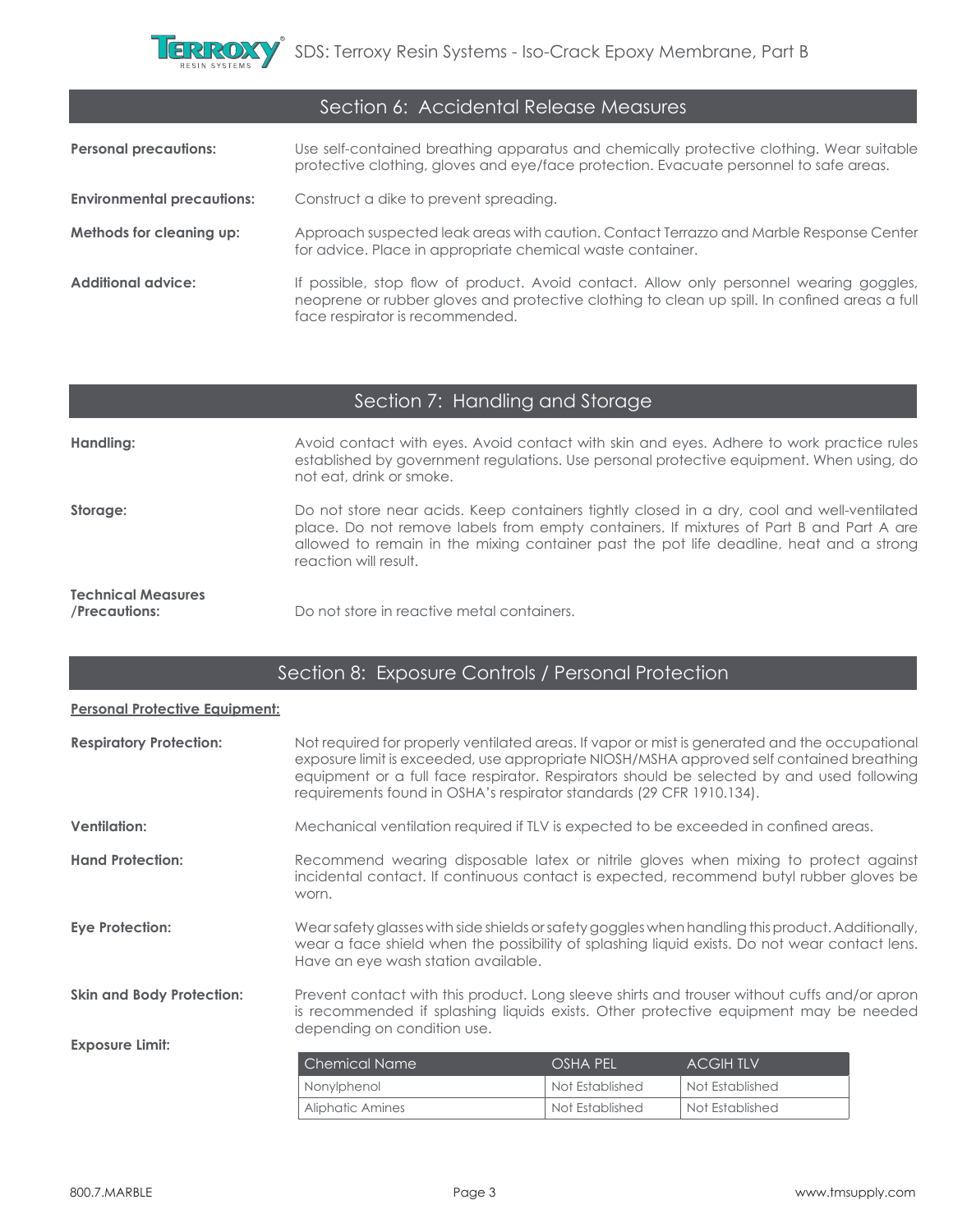

# Section 9: Physical and Chemical Properties

**Physical State:** Liquid.<br> **Color:** Light Ye **Color:** Light Yellow.<br> **Color:** Amine-like. S **Relative density:**<br>Vapor pressure: **V.O.C.** 0 g/L **pH:** 10.00<br>**Boiling point/Range:**  $> 430^{\circ}$ F (221°C) **Boiling point/Range:**<br>Flash point: **Water solubility:** 

Amine-like. Sharp amonia odor.<br>0.98 (H2O = 1) **Vapor pressure:**  $\leq 2.00$  mmHg at 70°F (21°C)<br>**Density:** 61.179 lb/ft3 (0.98 g/cm3) at **Density:** 61.179 lb/ft3 (0.98 g/cm3) at 70°F (21°C) 303.0°F (150.56°C)<br>Partially Soluble

# Section 10: Reactivity Data

| Stability :<br><b>Conditions to Avoid:</b><br><b>Materials to Avoid:</b> | Stable under normal conditions.<br>Contact with acids such as Hydrocholoric or Sulfuric.<br>Product slowly corrodes copper, aluminum, zinc and galvanized surfaces.<br>Reaction with peroxides may result in violent decomposition of peroxide possibly creating an<br>explosion.<br>Sodium hypochlorite.<br>Organic acids (i.e. acetic acid, citric acid etc.).<br>Mineral acids.<br>Reactive metals (e.g. sodium, calcium, zinc etc.)<br>Materials reactive with hydroxyl compounds.<br>Oxidizing agents.<br>Epoxy resins under uncontrolled conditions. |
|--------------------------------------------------------------------------|------------------------------------------------------------------------------------------------------------------------------------------------------------------------------------------------------------------------------------------------------------------------------------------------------------------------------------------------------------------------------------------------------------------------------------------------------------------------------------------------------------------------------------------------------------|
| <b>Hazardous</b><br><b>Decomposition Products:</b>                       | Nitric acid.<br>Ammonia<br>Nitrogen oxides (NOx).<br>Nitrogen oxide can react with water vapors to form corrosive nitric acid.<br>Carbon monoxide.<br>Carbon dioxide (CO2).<br>Aldehydes<br>Flammable hydrocarbon fragments (e.g., acetylene).<br>When exposed to fire, oxides of Carbon and Nitrogen will be generated.                                                                                                                                                                                                                                   |
| <b>Hazardous Polymerization:</b>                                         | Will not occur.                                                                                                                                                                                                                                                                                                                                                                                                                                                                                                                                            |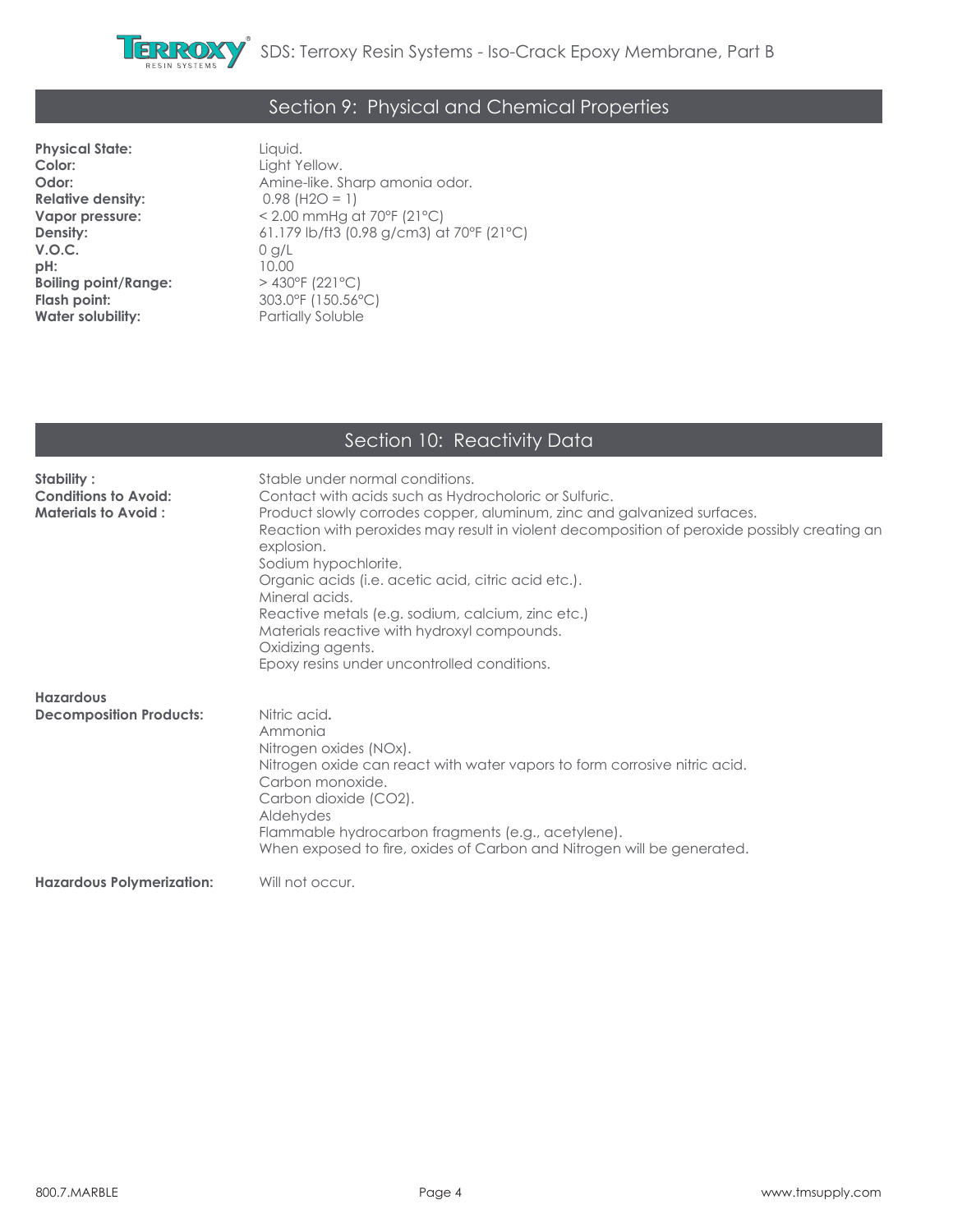

# Section 11: Toxicological Information

| <b>Acute Health Hazard</b> |                                                                       |
|----------------------------|-----------------------------------------------------------------------|
| Ingestion: LD50 :          | $> 1,620$ mg/kg                                                       |
| Species:                   | Rat                                                                   |
| Method:                    | Estimated                                                             |
| Inhalation:                | $LC50$ (1 Hour): $> 20$ mg/L                                          |
| Species:                   | Rat                                                                   |
| Method:                    | Estimated                                                             |
| Skin.:                     | $LD50: > 1,000$ mg/kg                                                 |
| Species:                   | Rabbit.                                                               |
| Method:                    | Estimated.                                                            |
| Eye irritation/corrosion:  | Severe eye irritation.                                                |
| Acute dermal               |                                                                       |
| irritation/corrosion:      | Severe skin irritation. Corrosive to the skin of a rabbit.            |
| Sensitization:             | Sensation has occurred in laboratory animals after repeated exposure. |
|                            |                                                                       |

**Chronic Health Hazard**

The product or a component may be mutagenic, the data is inconclusive.

### Section 12: Ecological Information

#### **Ecotoxicity effects**

Aquatic toxicity: No data available.

| Species: Fathead Minnow (Pimephales Promelas). |  |  |  |
|------------------------------------------------|--|--|--|
|                                                |  |  |  |
|                                                |  |  |  |
|                                                |  |  |  |
|                                                |  |  |  |
|                                                |  |  |  |
|                                                |  |  |  |
|                                                |  |  |  |
|                                                |  |  |  |
| Toxicity to Algae - Components:                |  |  |  |
|                                                |  |  |  |
|                                                |  |  |  |
|                                                |  |  |  |
|                                                |  |  |  |
|                                                |  |  |  |

#### **Persistence and degradability**

| Mobility:                     | No data available.                  |  |  |  |
|-------------------------------|-------------------------------------|--|--|--|
| Bioaccumulation:              | No data available.                  |  |  |  |
| Bioaccumulation - Components: |                                     |  |  |  |
| Nonylphenol:                  | Moderate bioaccumulation potential. |  |  |  |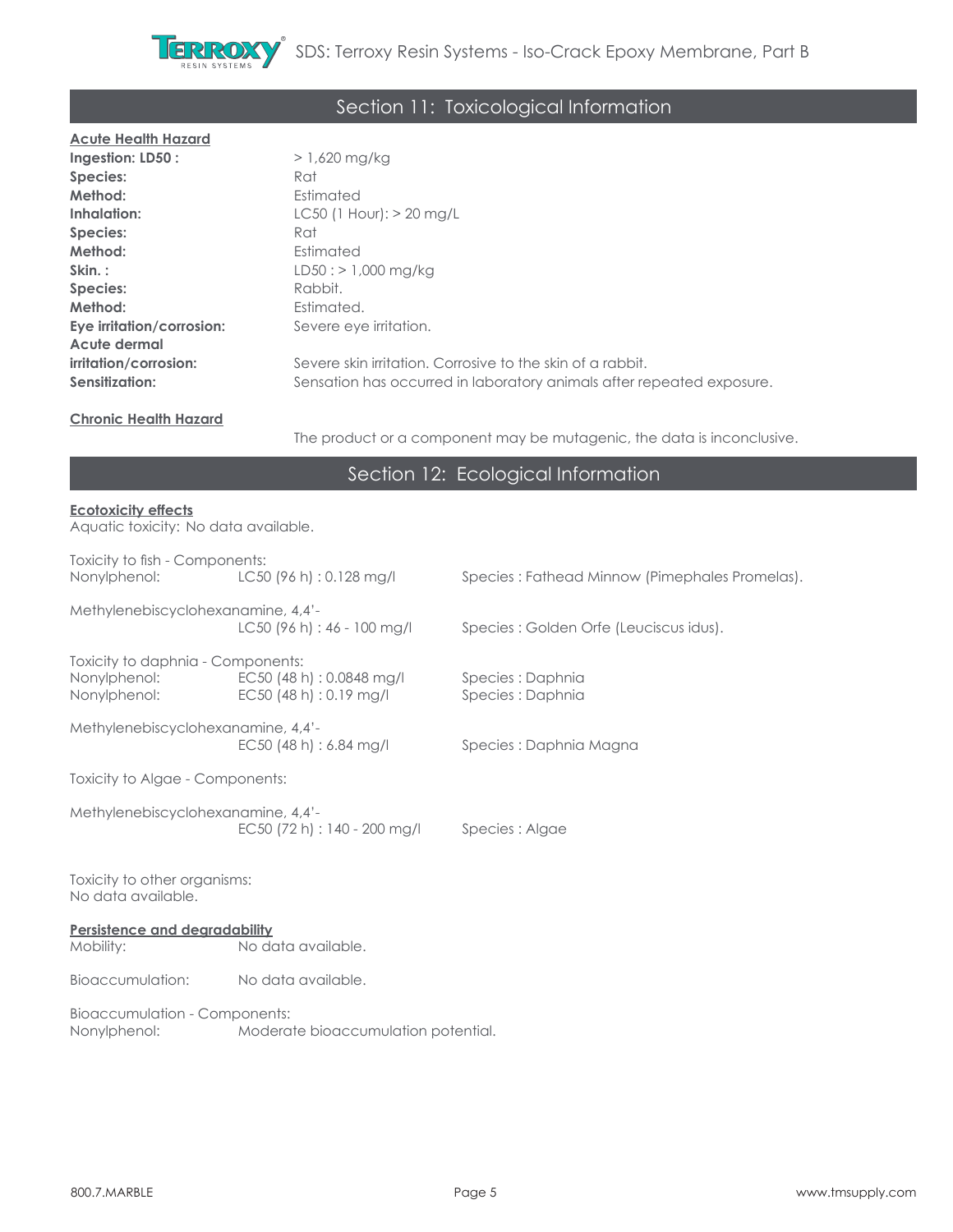

### Section 13: Disposal Considerations

**Waste from residues / unused products: Dispose in an approved incinerator or an approved landfill. Contact supplier if guidance is** required. **Contaminated packaging:** Dispose of container and unused contents in accordance with federal, state, and local requirements.

### Section 14: Transport Information

| CFR<br>Proper shipping name:<br>Class:<br>UN/ID No.:<br>Packing group:<br><b>NAERG No.:</b> | AMINES, LIQUID, CORROSIVE, N.O.S. (4,4'-Methylenebiscyclohexanamine, Nonylphenol)<br>8<br><b>UN2735</b><br>$\mathbf{III}$<br>153 |
|---------------------------------------------------------------------------------------------|----------------------------------------------------------------------------------------------------------------------------------|
| <b>IATA</b><br>Proper shipping name:<br>Class:<br>UN/ID No.:<br>Packing group:              | AMINES, LIQUID, CORROSIVE, N.O.S. (4,4'-Methylenebiscyclohexanamine, Nonylphenol<br>8<br><b>UN2735</b><br>$\mathbb{H}$           |
| <b>IMDG</b><br>Proper shipping name:<br>Class:<br>UN/ID No.:<br>Packing group:              | AMINES, LIQUID, CORROSIVE, N.O.S. (4,4'-Methylenebiscyclohexanamine, Nonylphenol)<br>8<br><b>UN2735</b><br>$\mathbb{H}$          |
| <b>CTC</b><br>Proper shipping name:<br>Class:<br>UN/ID No.:<br>Packing group:               | AMINES, LIQUID, CORROSIVE, N.O.S. (4,4'-Methylenebiscyclohexanamine, Nonylphenol)<br>8<br><b>UN2735</b><br>$\mathbb{H}$          |